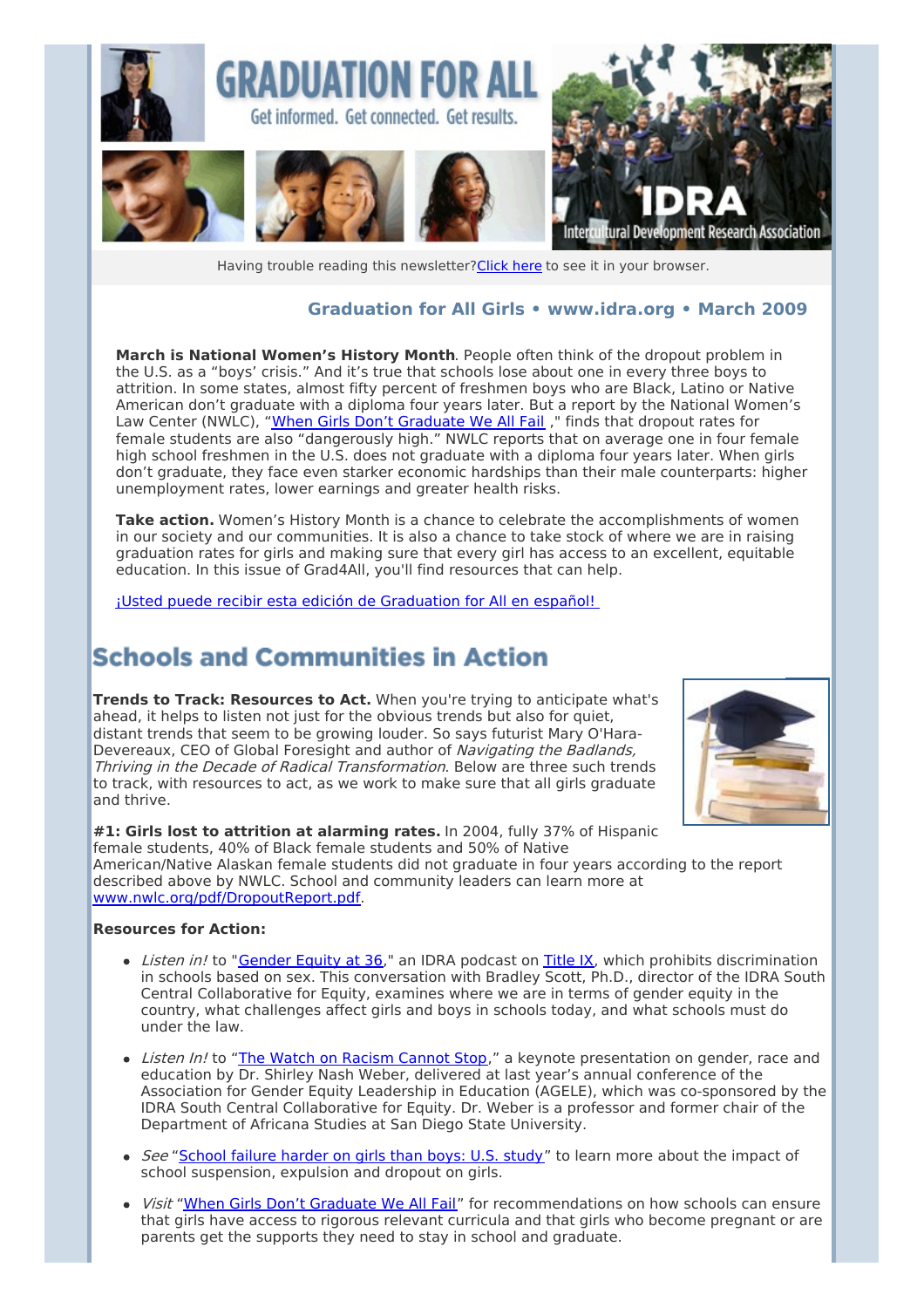• *Create* a school-community partnership to raise graduation rates for all students. For strategies for schools communities and families, visit: [www.idra.org/School\\_Holding\\_Power/Communities\\_in\\_Action/](http://idra.createsend1.com/t/r/l/julhdy/l/u)

**#2: Gaps shrinking in math and science course-taking, but persist in test-taking, outcomes and employment.** The National Center for Education Statistics finds that more girls are now taking algebra II, biology, AP/honors biology, and [chemistry—but](http://idra.createsend1.com/t/r/l/julhdy/l/o) boys are still more likely to take AP exams in science and calculus and to score higher on those tests. And in adulthood gaps persist. Women are still over-represented in lower paying fields and less likely then men to earn degrees in engineering, physics, and computer science.

### **Resources for Action:**

- Listen In to ["Science](http://idra.createsend1.com/t/r/l/julhdy/l/b) is a Key to Life." Schools that improve science teaching practices can "open giant doors for students, particularly for girls, minority students and English language learners." To find out how visit: Science is a Key to Life, a podcast featuring a conversation with Veronica Betancourt, M.A., an IDRA education associate and developer of IDRA's Science Smart! model.
- Visit "Releasing the [Mathematician](http://idra.createsend1.com/t/r/l/julhdy/l/n) and Scientist within Students" by Kathryn Brown and Veronica Betancourt, M.A. to learn more about what schools can do to better engage students in math and science.
- Got Science? Students can virtually move mountains, trace fossilized footprints or travel through time to look at technology at home from 1900 to the present at [www.pbs.org/wgbh/aso/tryit/](http://idra.createsend1.com/t/r/l/julhdy/l/p)
- **"Outreach in a Box: [Discovery](http://idra.createsend1.com/t/r/l/julhdy/l/x) IT"** created by the National Center for Women & Information Technology is a web-based toolkit for IT professionals who want to partner with schools to introduce middle-school students to computing.
- See "New Formulas for America's Workforce: Girls in Science and [Engineering](http://idra.createsend1.com/t/r/l/julhdy/l/m) " for a comprehensive set of resources on engineering careers, improving access to education, and student achievement that increases diversity in science.

**#3: Decline in girls liking school.** Back in 1980, one in two high school girls, when asked about school, said they liked it "very much." Twenty years later, the percentage of girls liking school dropped [precipitously](http://idra.createsend1.com/t/r/l/julhdy/l/c) to twenty-nine percent, according to NCES.

#### **Resources for Action:**

- **Ensure Gender Equity.** Listen In! to "Fostering Gender Equity in the [Classroom](http://idra.createsend1.com/t/r/l/julhdy/l/q)," an IDRA Classnotes podcast conversation with Frances Guzmán, M.Ed., an IDRA education associate, about how gender inequity shows up in classrooms and how educators can make changes to ensure equity for girls and boys.
- **What about single sex schooling?** Listen In to "A [Conversation](http://idra.createsend1.com/t/r/l/julhdy/l/a) about Single Sex Education: Sound Practice or Sheer Politics?", an IDRA Classnotes podcast conversation with Kathy Rigsby, assistant director of the Interwest Equity Assistance Center in Denver, that took place at the conference of the Association for Gender Equity Leadership in Education.

## **Toolbox**

Celebrate National [Women's](http://idra.createsend1.com/t/r/l/julhdy/l/f) History Month! For resources, visit the National Women's History Project.

For more resources on improving gender equity in schools, visit: Beyond Title IX: Gender Equity Issues in Schools by The [Mid-Atlantic](http://idra.createsend1.com/t/r/l/julhdy/l/z) Equity Center

# **Youth Voices**

**"I remember seeing my tutees' flashing white smiles as I entered their classroom. Who would have thought that I, the always quiet and shy girl, could have changed their minds about learning in school?"** - Crisol Otoño, Coca-Cola Valued Youth tutor and third place middle school winner in the Coca-Cola Valued Youth National Essay Contest Award. Crisol Otoño is a Middle School student at Ann [Richards](http://idra.createsend1.com/t/r/l/julhdy/l/v) Middle School, La Joya, Texas.

The [National](http://idra.createsend1.com/t/r/l/julhdy/l/e) Essay Contest kicks off a year of celebration of the IDRA Coca-Cola Valued Youth